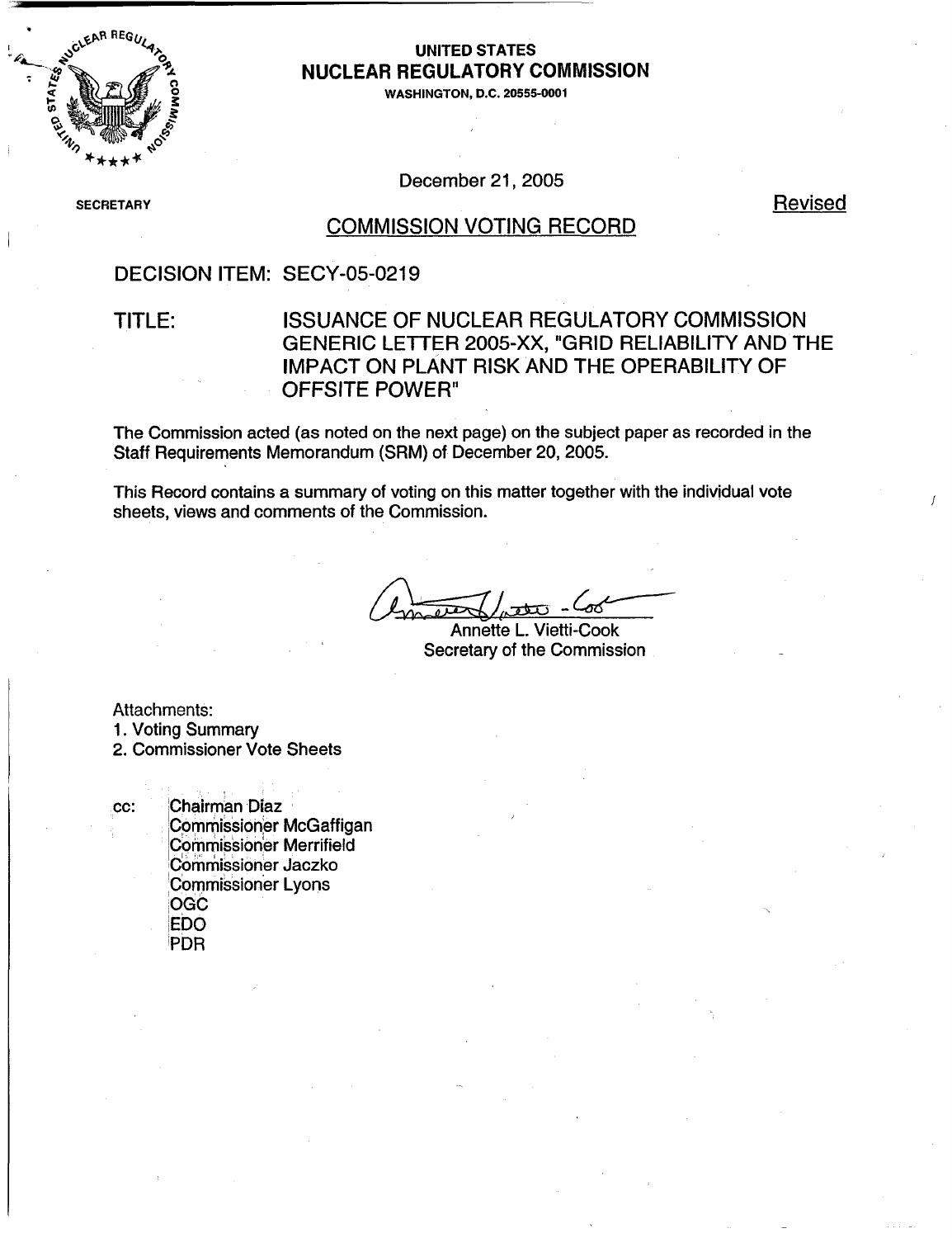## VOTING SUMMARY - SECY-05-0219

### RECORDED VOTES

|                         |   | <b>NOT</b><br>APRVD DISAPRVD ABSTAIN PARTICIP COMMENTS | <b>DATE</b> |
|-------------------------|---|--------------------------------------------------------|-------------|
| CHRM. DIAZ              | X | X                                                      | 12/16/05    |
| <b>COMR. McGAFFIGAN</b> | X | X.                                                     | 12/14/05    |
| <b>COMR. MERRIFIELD</b> | X | X                                                      | 12/14/05    |
| <b>COMR. JACZKO</b>     | X | X                                                      | 12/15/05    |
| <b>COMR. LYONS</b>      | X | Χ                                                      | 12/14/05    |

# COMMENT RESOLUTION

In their vote sheets, Chairman Diaz and Commissioners McGaffigan, Merrifield and Lyons disapproved the immediate issuance of the generic letter. Commissioner Jaczko approved immediate issuance of the generic letter. Subsequently, the comments of the Commission were incorporated into the guidance to staff as reflected in the SRM issued on December 20, 2005.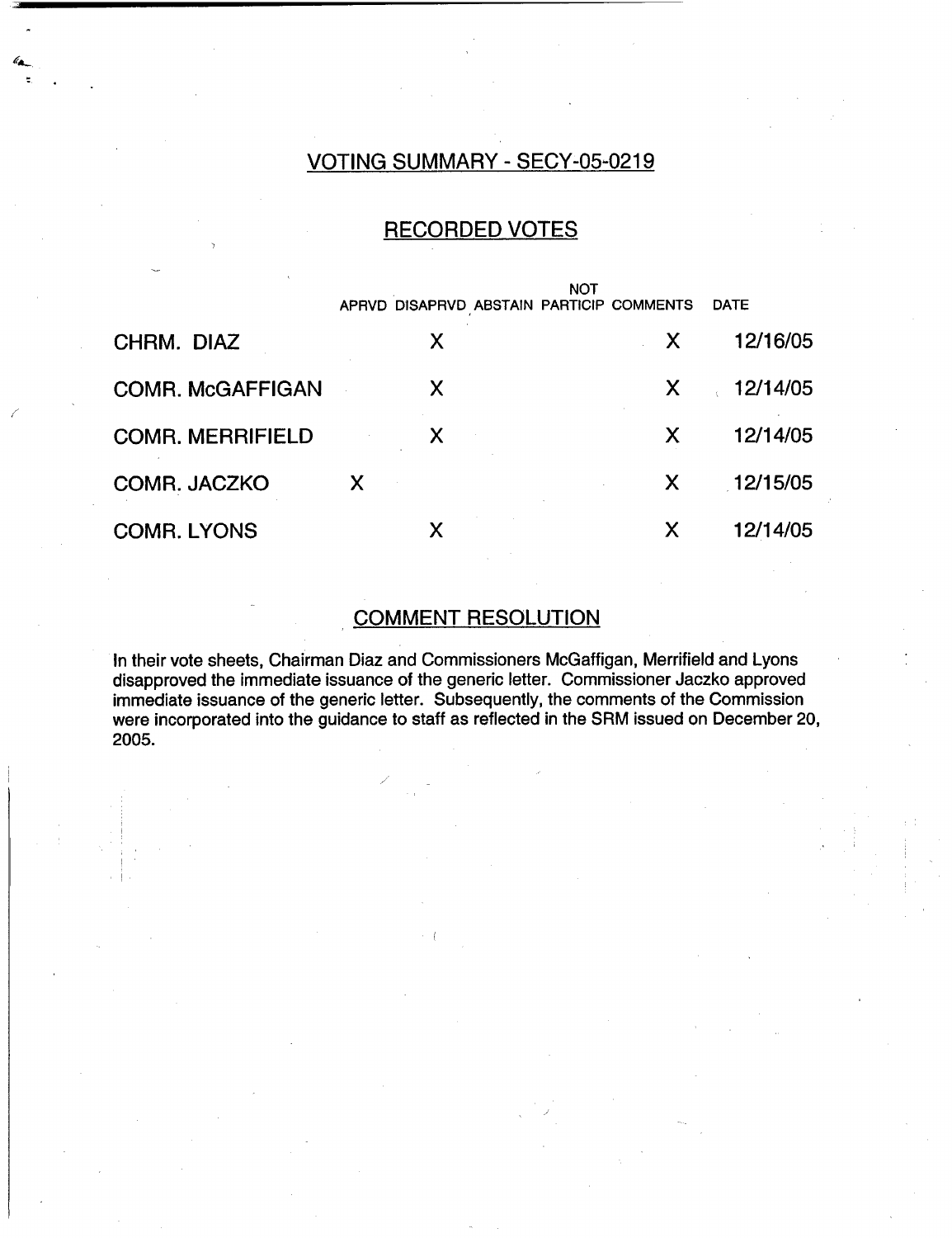# RESPONSE SHEET

TO: Annette Vietti-Cook, Secretary

FROM: CHAIRMAN DIAZ

SUBJECT: SECY-05-0219 - ISSUANCE OF NUCLEAR REGULATORY COMMISSION GENERIC LETTER 2005-XX, "GRID RELIABILITY AND THE IMPACT ON PLANT RISK AND THE OPERABILITY OF OFFSITE POWER"

| Approved                | Disapproved xx Abstain |  |
|-------------------------|------------------------|--|
| <b>Blat Daulainninn</b> |                        |  |

Not Participating

COMMENTS:

See attached coments.

**SIGI** 

 $16.05$ DATE

Entered on "STARS" Yes  $1/N$  No \_\_\_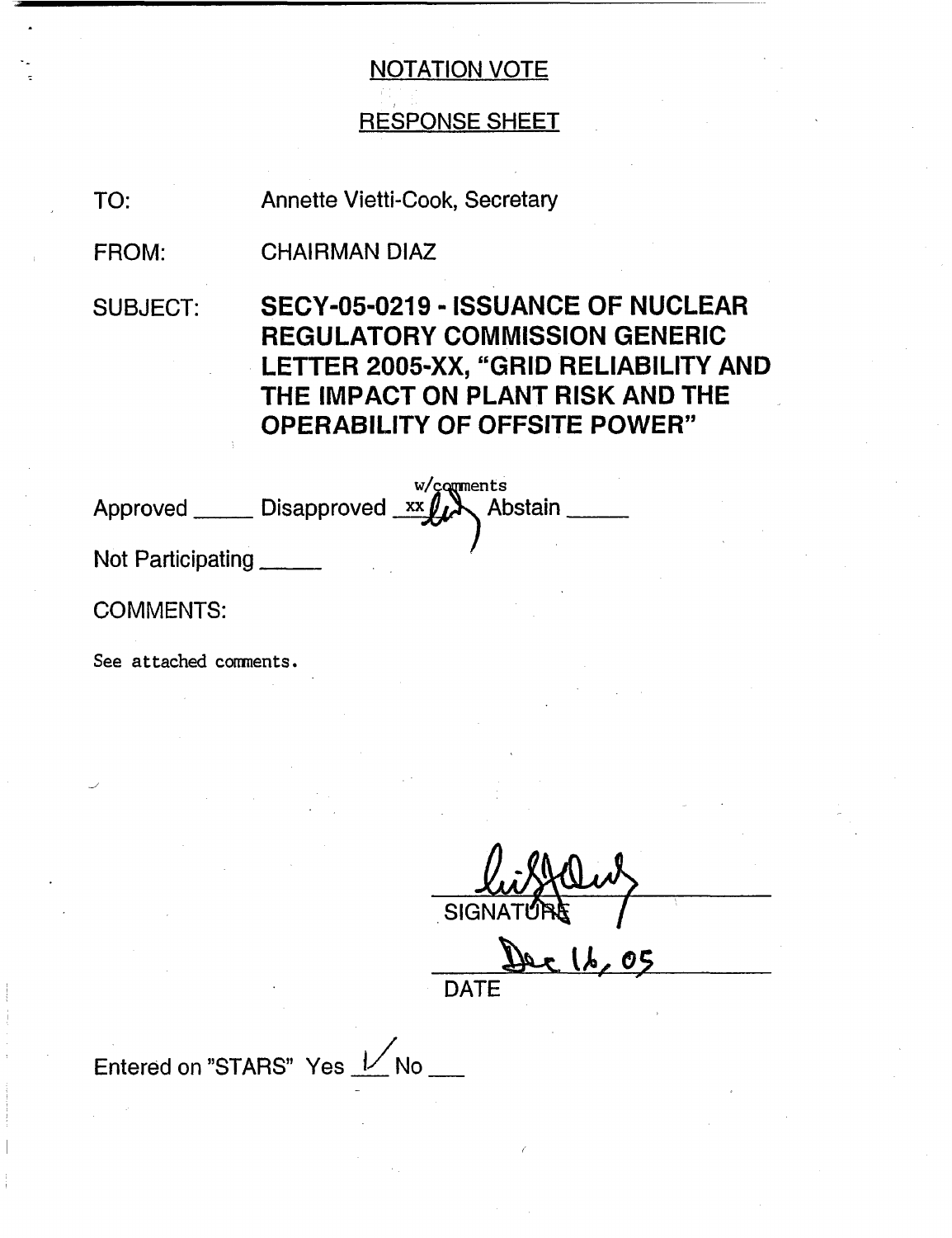#### Chairman Diaz Comments on SECY-05-0219

I join Commissioner Merrifield in disapproving the issuance of the Generic Letter on Grid Reliability at this time. I agree that the staff should be commended for its efforts to date on this issue, including activities to ensure nuclear power plant readiness particularly during periods of peak demand. I believe that the agency and our stakeholders could benefit significantly from the approach presented by Commissioner Merrifield to hold a public workshop prior to issuing the generic letter. Such a workshop promotes openness in our regulatory process to ensure protection of public health and safety. I agree with Commissioner Merrifield's observation that the time that is lost holding a public workshop will be regained in a higher quality of responses by our licensees.

Finally, I support Commissioner Merrifield's schedule of holding a public workshop as soon as practicable and revising the Generic Letter as needed to facilitate its issuance in late January 2006 in order to maintain the our schedule to prepare for the 2006 peak cooling season.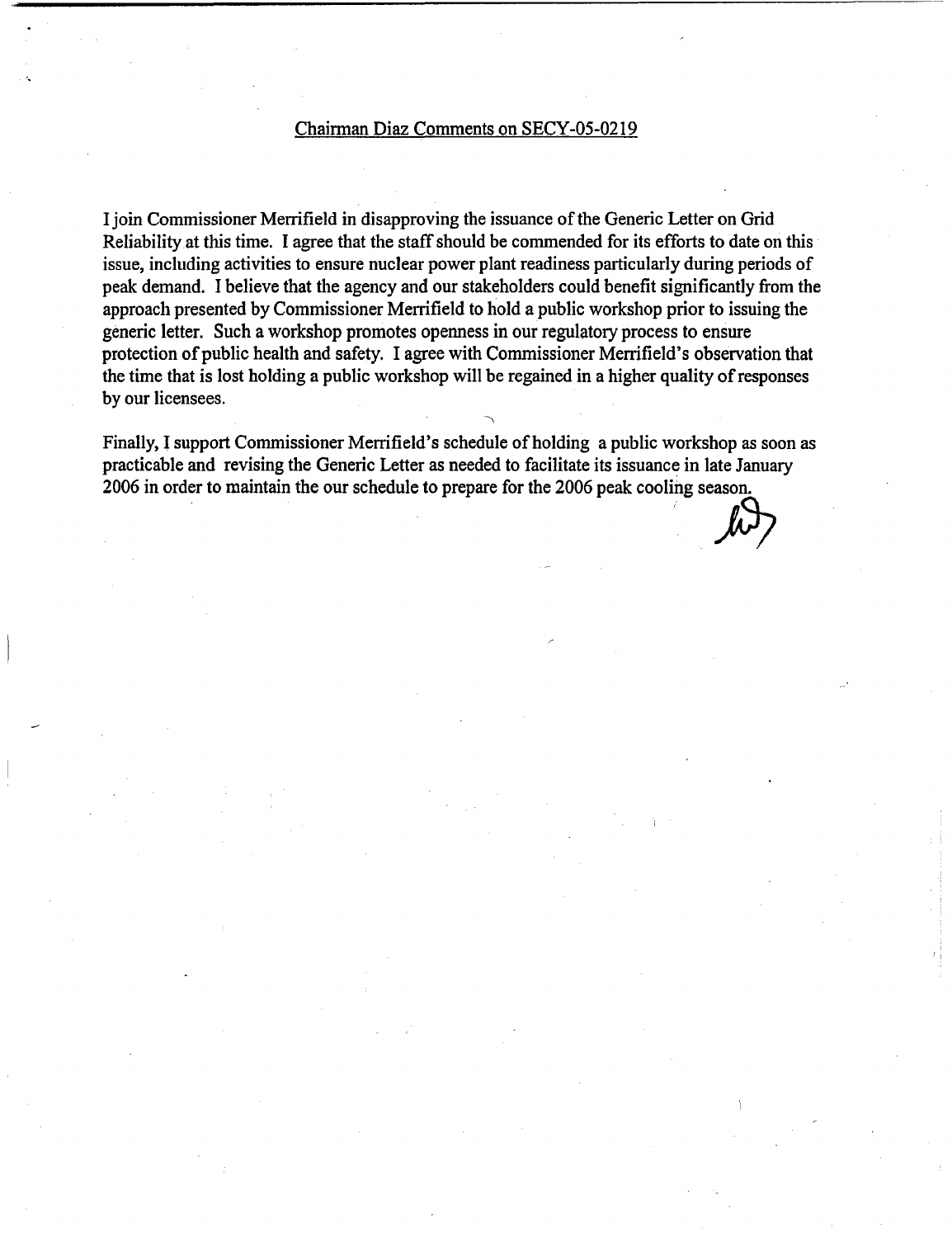# RESPONSE SHEET

| TO:               | Annette Vietti-Cook, Secretary                                                                                                                                                                                                                      |  |  |  |
|-------------------|-----------------------------------------------------------------------------------------------------------------------------------------------------------------------------------------------------------------------------------------------------|--|--|--|
| FROM:             | <b>COMMISSIONER MCGAFFIGAN</b>                                                                                                                                                                                                                      |  |  |  |
| <b>SUBJECT:</b>   | <b>SECY-05-0219 - ISSUANCE OF NUCLEAR</b><br><b>REGULATORY COMMISSION GENERIC</b><br>LETTER 2005-XX, "GRID RELIABILITY AND<br>THE IMPACT ON PLANT RISK AND THE<br><b>OPERABILITY OF OFFSITE POWER"</b><br>Disapproved $X$ <sup>w/commats (EA)</sup> |  |  |  |
| Approved ______   |                                                                                                                                                                                                                                                     |  |  |  |
| Not Participating |                                                                                                                                                                                                                                                     |  |  |  |
| <b>COMMENTS:</b>  |                                                                                                                                                                                                                                                     |  |  |  |
|                   | See attached comments.                                                                                                                                                                                                                              |  |  |  |

 $\psi$  Infinity. SIGNATURE  $14, 3005$ ecom **DATE** 

Entered on "STARS" Yes  $K$  No  $\equiv$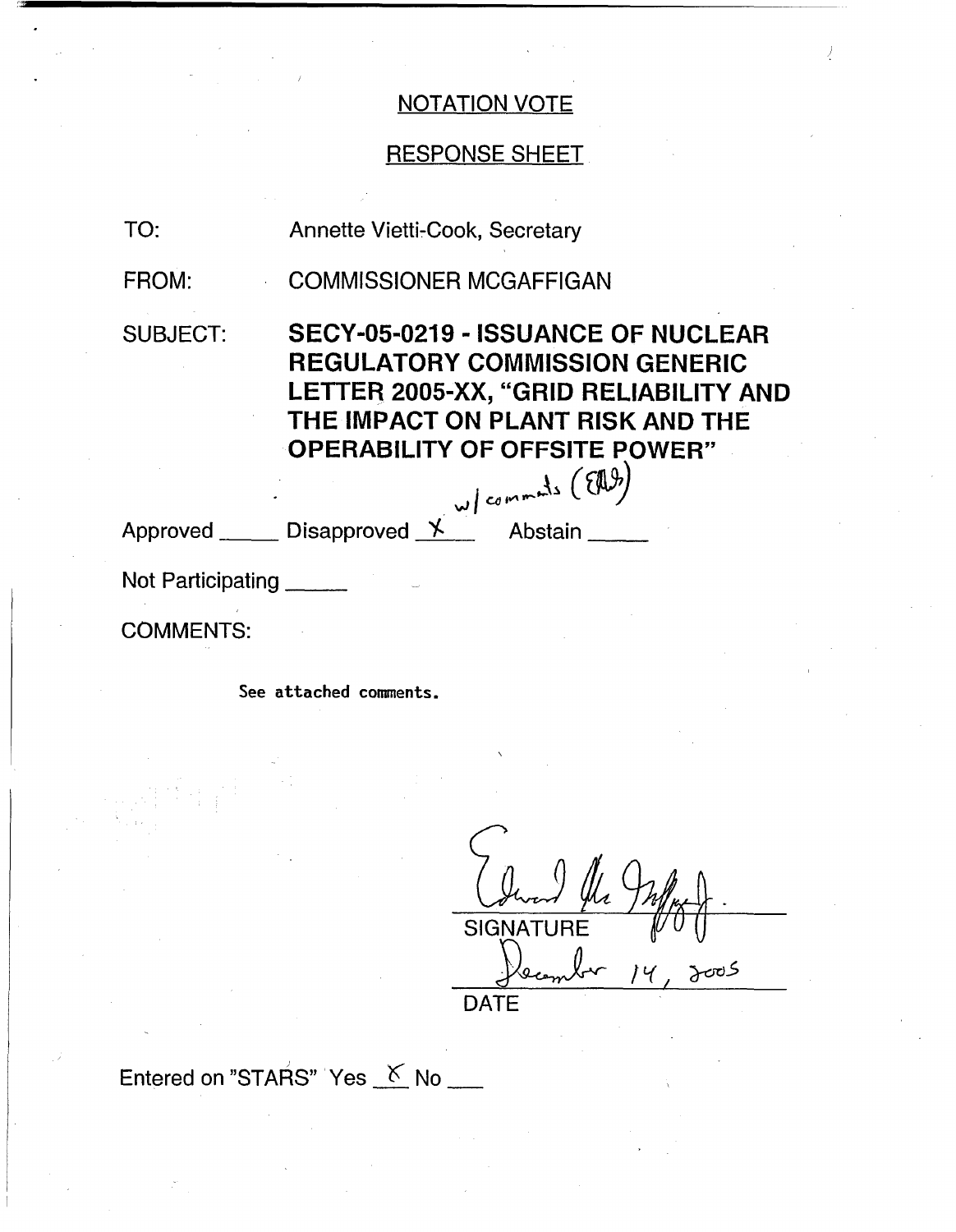#### **Commissioner McGaffigan's Comments on SECY-05-0219**

I join with Commissioner Merrifield both in recognizing the efforts of the staff in making ready the proposed Generic Letter on the schedule set out by the Commission, and also in recognizing the need to engage our external stakeholders in a public workshop before the Generic Letter is issued.

I also endorse the comments of Commissioner Merrifield concerning the evolving organizations involved in our nation's electrical transmission infrastructure, the ongoing oversight roles and initiatives of FERC, and that the Generic Letter reaches into areas that go beyond the NRC's traditional regulatory authority.

Perhaps it is worth reflecting on how the NRC has steadily expanded its regulatory scope with respect to offsite power. The Commission's history on this issue goes back at least to 10 CFR 50, Appendix A, General Design Criterion 17, "Electric Power Systems", in which the Commission required two physically independent sources of offsite power. The Commission would later identify the possibility of a Station Blackout (SBO) as Unresolved Safety Issue A-44 in 1980, leading to the SBO Rule (10 CFR 50.63) in 1988.

GDC 17 directed applicants to construct their physical plants in specific ways but limited the offsite attributes to the switchyard. The GDC did not even require complete physical separation within the switchyard, permitting instead the use of a single right of way for the two required incoming power lines. Without setting any numerical requirements, the language directed the designers simply "to minimize to the extent practical the likelihood their simultaneous failure under operating and postulated accident and environmental conditions."

The SBO Rule (10 CFR 50.63) required that plants "be able to withstand for a specified duration and recover from station blackout." The duration was to be calculated based on four factors, two of which were the expected frequency and duration of loss of offsite power. It is this last aspect that is at the heart of the current issue, but the information and the command and control elements sought by the staff are not necessarily within the control of NRC licensees. The initiatives identified by Commissioner Merrifield, some of which involve FERC, are all currently underway to improve grid reliability. Thus, the intent of those initiatives is to change what the answers might be for the SBO Rule factors, and they are all beyond the scope of NRC regulatory authority. It is therefore vital to ensure that external stakeholders have been thoroughly and publicly engaged before the issuance of a Generic Letter such as the one in SECY-05-0219.

 $\begin{equation*} \begin{array}{c} \mathcal{U} & \mathcal{V} \\ \mathcal{V} & \mathcal{V} \end{array} \end{equation*}$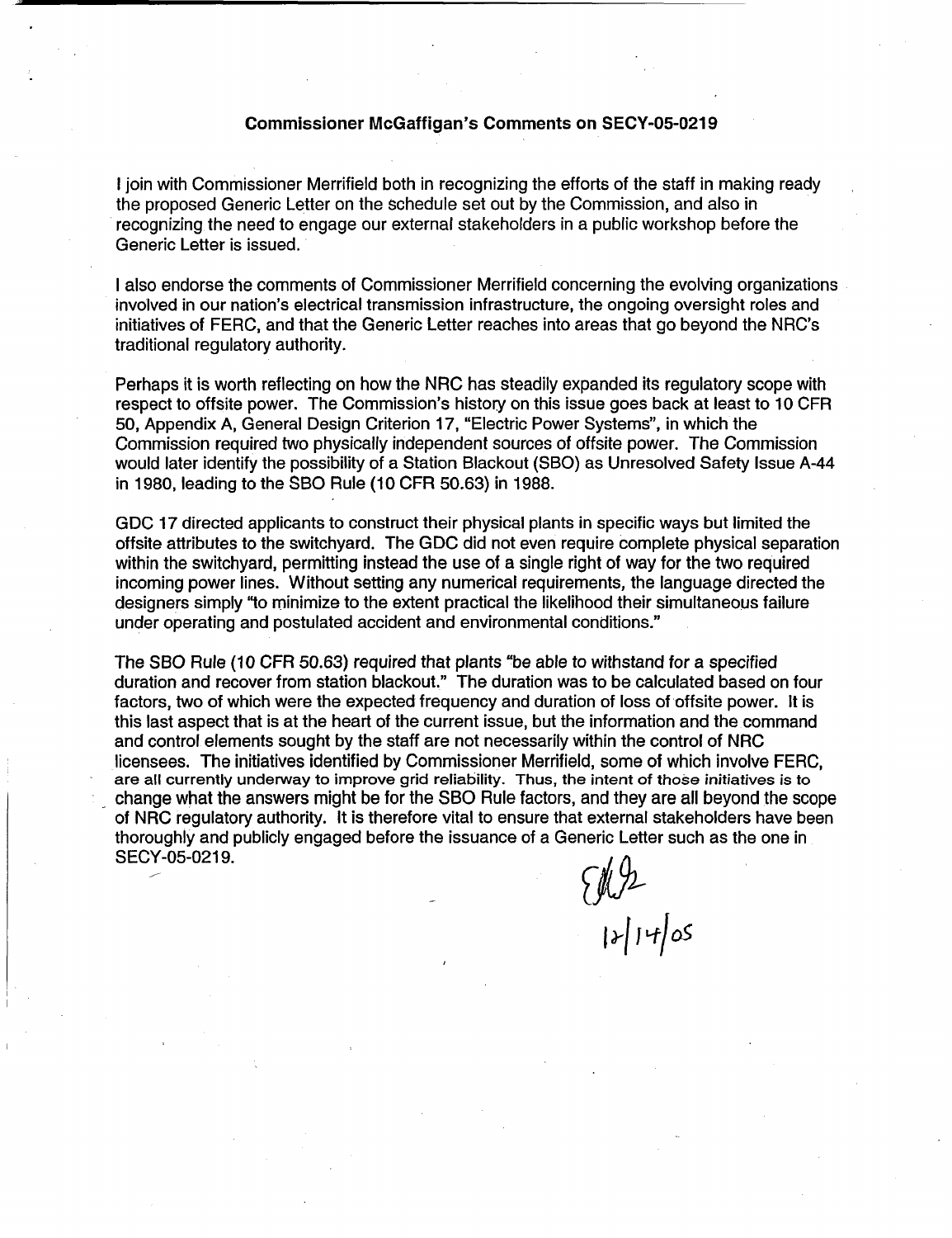# RESPONSE SHEET

TO: Annette Vietti-Cook, Secretary

FROM: COMMISSIONER MERRIFIELD

SUBJECT: SECY-05-0219 - ISSUANCE OF NUCLEAR REGULATORY COMMISSION GENERIC LETTER 2005-XX, "GRID RELIABILITY AND THE IMPACT ON PLANT RISK AND THE OPERABILITY OF OFFSITE POWER"

Approved \_\_\_\_\_\_ Disapproved <u>V</u>\_\_\_\_ Abstain

Not Participating

COMMENTS:

See attached connects.

**SIGNAT**  $\frac{1}{2}$ 

**DATE** 

Entered on "STARS" Yes  $\nu$  No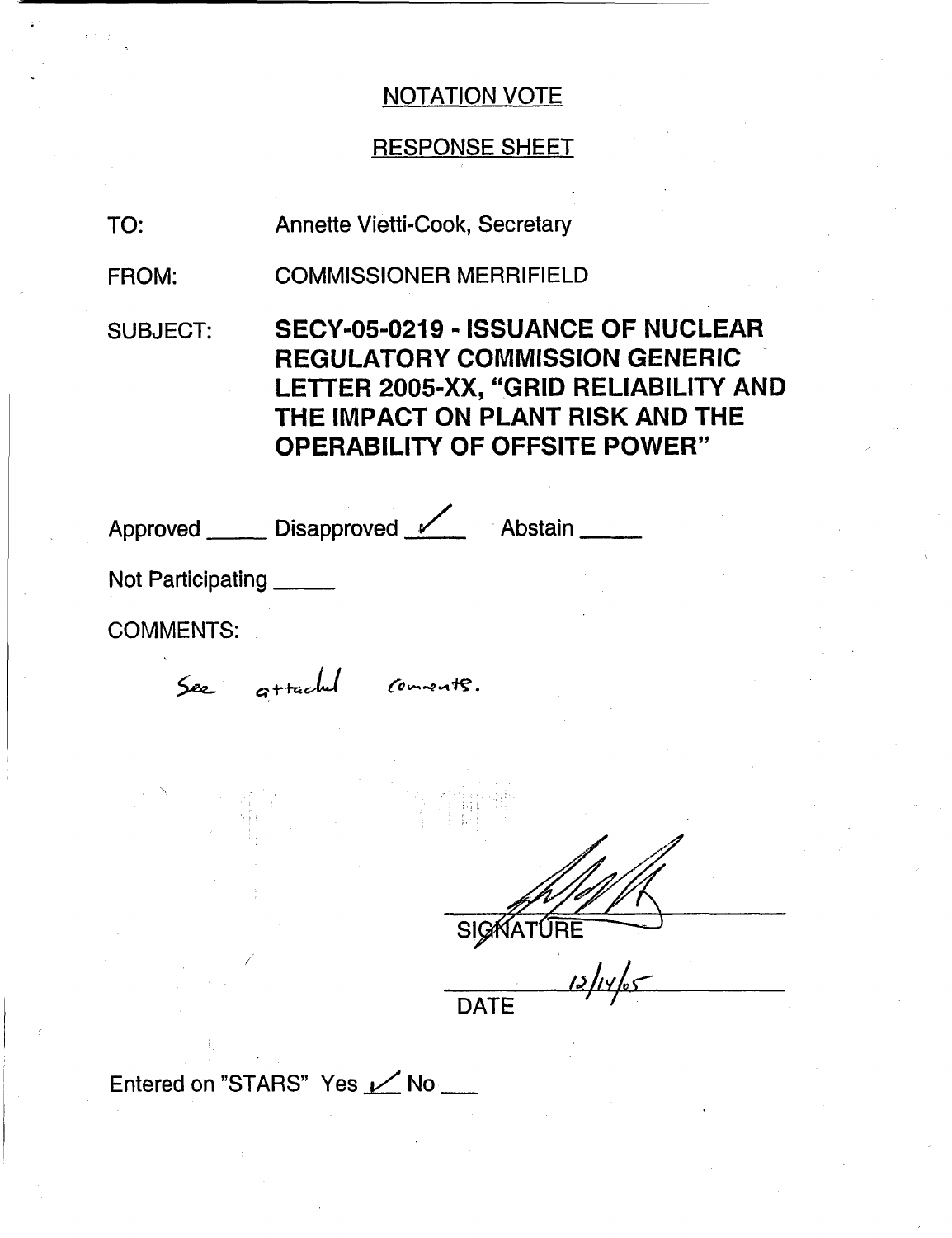#### **Commissioner Merrifield's Comments on SECY-05-0219, Issuance of NRC Generic Letter 2005-XX, "Grid Reliability and the Impact on Plant Risk and the Operability of Offsite Power"**

As a result of my experience as Acting Chairman on the day of the August 14, 2003 blackout, I have strongly supported the efforts-of our staff to engage with our licensees to ensure that they are fully prepared to respond to grid disturbances during high electrical demand periods particularly the summer months of June through September. Since high demand can spike during a variety of times throughout the year, some may question why the Agency has particularly focused on the summer time period. From a practical standpoint, extreme heat during these time periods can place additional stress on electrical equipment, and as the 2003 blackout demonstrates, grid disturbances can be triggered by transmission lines sagging from these heat loads. Further, although not within our direct responsibility, the adverse consequences to public health have been demonstrated multiple times from individuals succumbing to heat prostration during these time periods.<sup>1</sup> Extreme weather conditions have occasionally resulted in requests from our licensees to operate outside their normal design parameters in order to maintain the grid. Thus, I think it is entirely justified why the summer months are as good as any other period to focus our efforts on grid stability.

It was for these reasons that earlier in the year, in my vote on the staff requirements memorandum of the April 26, 2005 Grid Stability meeting, I authored the Commission language that placed an early date (December 15, 2005) for issuing a Generic Letter to our licensees regarding their preparations for the summer of 2006. I felt that our staff needed this information early to provide sufficient time to analyze the responses so that appropriate action could be taken prior to entering the peak cooling season. To their great credit, the staff worked diligently to meet this date, and today, they are fully prepared to send the generic letter out on time. Additionally, I credit the staff for having worked closely with the Advisory Committee on Reactor Safety (ACRS) during the Committee's review of the generic letter.

Having sponsored the December 15, 2005 date, it is with some reluctance that I am now urging a six week delay before the letter is sent out.

While the staff has appropriately **focused** on the ability of the grid to provide a reliable offsite power source for nuclear power plant operations, and has endeavored to ensure that our licensees are acting in accordance with our Station Blackout Rule (10 CFR 50.63), we must remain mindful that, although we are responsible for overseeing nuclear safety at the Nation's nuclear power plants, we are not 1he sole regulator when it comes to concerns regarding the grid. The generic letter has a broad scope, reaching into areas that go beyond the NRC's traditional regulatory authority. The letter seeks extensive and detailed information regarding the interrelation between our licensees, other utilities, the North American Reliability Council (NERC), Regional Transmission Organizations (RTOs), Independent System Operators (ISOs), the Federal Energy Regulatory Commission (FERC), as well as the State Public Utility Commissions (PUCs). Organizations which all have a variety of efforts currently underway to improve grid reliability.

'Although not necessarily tied to power outages, the 1993 heat wave in Philadelphia claimed over 100 lives, the 1995 Chicago heat wave claimed over 500 lives, and the 1999 Chicago heat wave claimed almost 100 lives., To me, it seems patently obvious why blackouts in the summer months are particularly critical from a health and safety standpoint.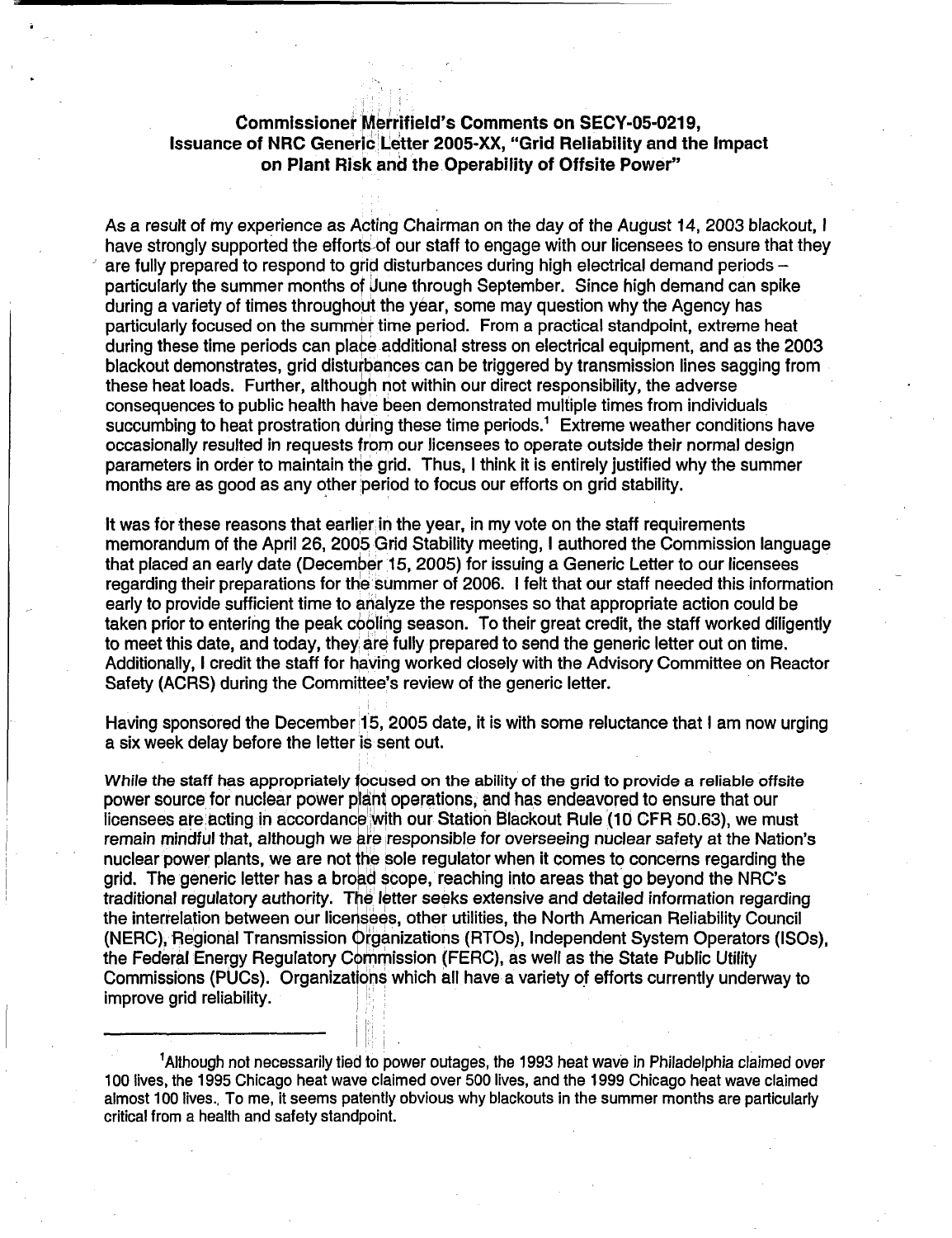This Generic Letter also comes at the same time that NERC and FERC are working against a statutory deadline to create an Electric Reliability Organization (ERO), that will for the first time bring enforcement authority to grid reliability efforts. Additionally, as a result of recommendations made by the U.S. - Canada Power System Outage Task Force that investigated the 2003 Blackout, as well as the continuing oversight of FERC, the organization of many RTOs and ISOs is still evolving. All of this must come together to ensure that private, federal and state efforts can work harmoniously to improve the reliability of our nation's electrical transmission facilities.

Given all of this activity, and having reviewed comments provided by external stakeholders, it is understandable to me why some have continuing questions regarding our role in this effort, and what we intend to do with all of the answers we will be receiving from our licensees. It is also clear to me that some of our licensees may be unable to answer all of these questions because of continuing changes in the RTO and ISO structure. I believe that prior to sending out the Generic Letter, we should sponsor a workshop for our licensees and other stakeholders, including the aforementioned groups, as well as interested non-governmental organizations, to provide a full explanation of what is intended by the questions, what we expect for answers, and how we anticipate using the information as we move forward to ensure that nuclear power plants continue to have access to reliable offsite power.

While I believe the staff has been working with great diligence, I suspect that we could have done a better job communicating our expectations to stakeholders in this case. I am convinced that a workshop may resolve many of the current doubts about this effort, and has the potential to enhance the usefulness of the Generic Letter. While our internal "vetting process" which included review by the Committee to Review Generic Requirements (CRGR) and ACRS was beneficial, this effort could reap significant additional benefit from further interactions with NERC, FERC, the National Association of Regulatory Utility Commissioners (NARUC) and others. Nonetheless, I am mindful that the workshop may also result in no recommended changes to the generic letter. Even if no changes to the generic letter are needed, having a dialogue with stakeholders on the NRC's need for the information requested, and clarifying the intent of individual questions in the letter should help the licensees to prepare their responses, and allow a quicker staff review of the responses once they are received. Either way, I hope our staff takes this task seriously, and with an open mind.

Whatever happens to the Generic Letter as a result of the workshop, I think that better conveyance of information regarding our expectations about this matter will result in improved responses from our licensees, which in turn will improve the Agency actions that will be subsequently taken. In sum, what we lose in time by holding a public workshop, will be gained in a higher quality responses by our licensees and will allow us to do a better job of ensuring the safe operation of the plants we oversee. By holding the workshop to clarify the intent of the questions in the generic letter prior to its issuance, I would expect that the normal 60-day response time will provide licensees ample opportunity to respond. At the end of the day, I believe a public workshop will improve the efforts of our licensees and the NRC to prepare for the summer of 2006.

The staff should hold a public workshop as soon as practicable in early January, inform the Commission offices of the results of the workshop, and if no significant changes to the generic letter are needed, be prepared to issue a potentially revised Generic Letter by January 27, 2006. Given this date, the staff should make all appropriate efficiencies to maintain our schedule to prepare for the 2006 peak cooling season.

 $12/14/0$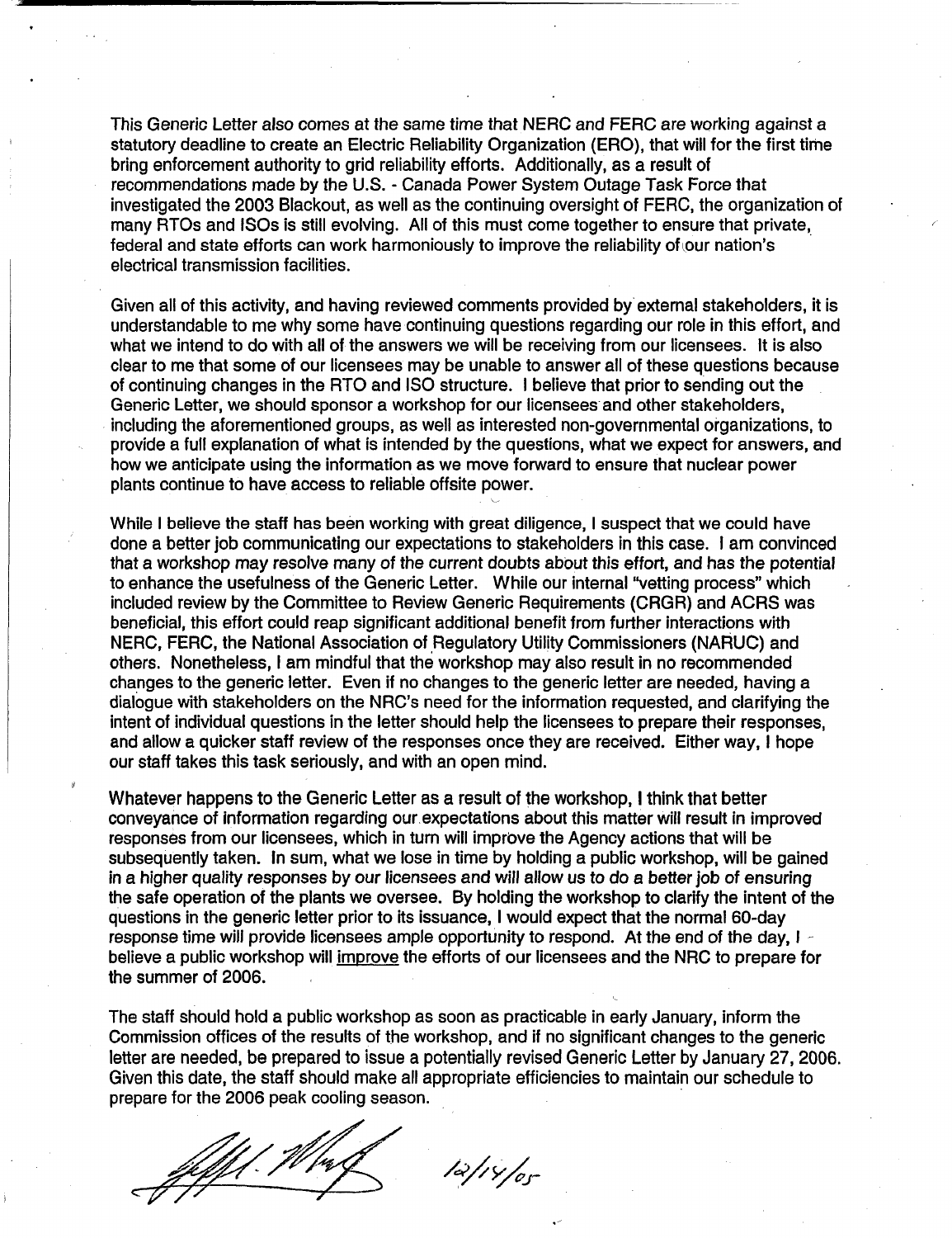# RESPONSE SHEET

TO: Annette Vietti-Cook, Secretary

FROM: **COMMISSIONER JACZKO**

SUBJECT: SECY-05-0219 - ISSUANCE OF NUCLEAR REGULATORY COMMISSION GENERIC LETTER 2005-XX, "GRID RELIABILITY AND THE IMPACT ON PLANT RISK AND THE OPERABILITY OF OFFSITE POWER"

Approved x Disapproved Abstair

Not Participating

COMMENTS: See attached comnents.

GNATURE DATE

Entered on "STARS" Yes  $x \geq No$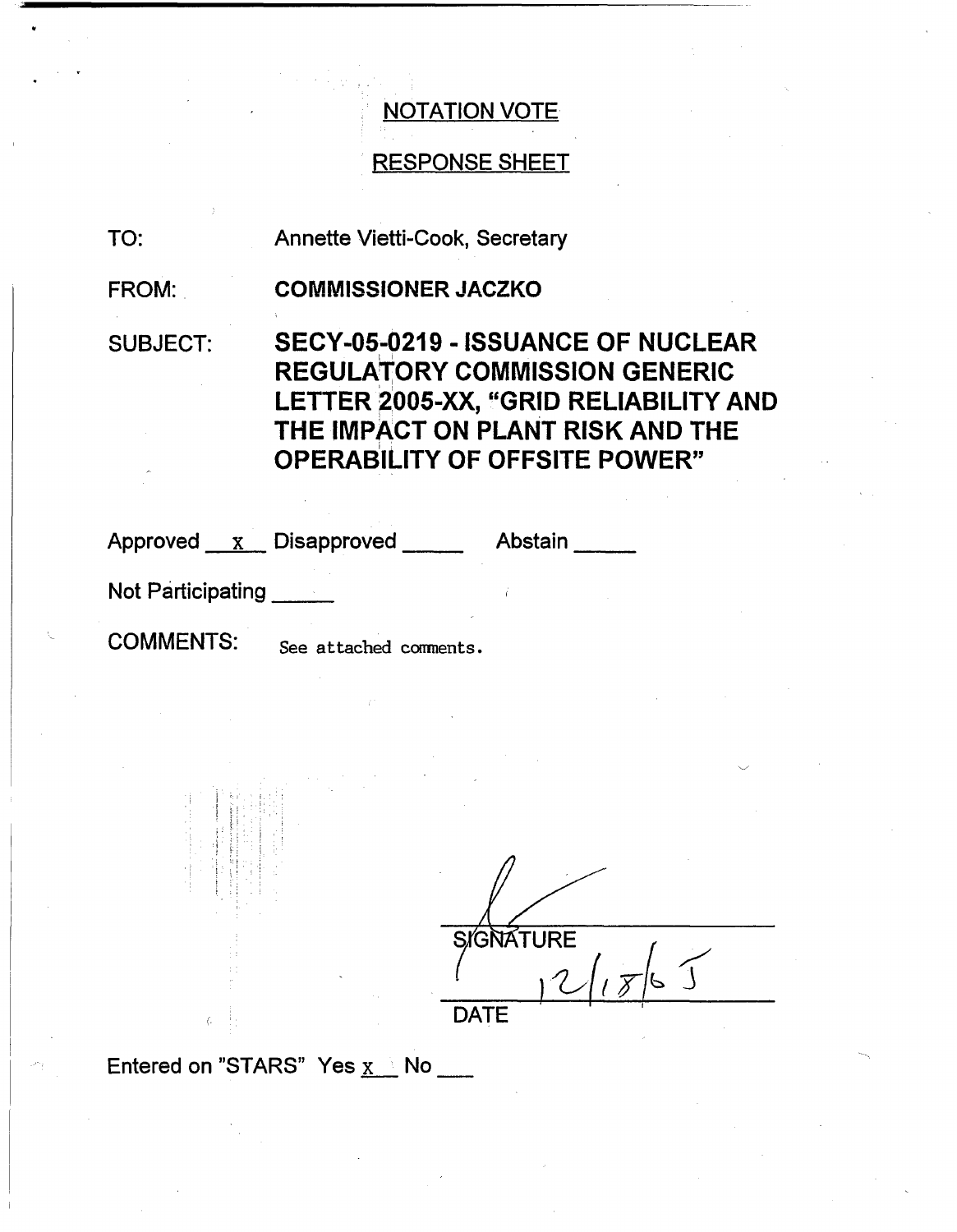#### **Commissioner Jaczko's Comments on SECY-05-0219, Issuance of NRC Generic Letter** 2005-XX, **"Grid Reliability and the Impact on Plant Risk and the Operability of Offsite Power"**

I support the staff's issuance of the proposed generic letter. The generic letter has been through a very thorough validation process, which included Advisory Committee on Reactor Safeguards review, and stakeholder comments have been received and dispositioned. Further stakeholder engagement can occur after the document is issued as I believe issuance at this time is the only viable path toward obtaining the information prior to the peak summer load season.

I do not differ with my fellow Commissioners that further engagement with the Federal Energy Regulatory Commission, the North American Electric Reliability Council and other offsite organizations would be beneficial, that some of the areas we are seeking information on are beyond our traditional regulatory authority, and that the evolving nature of the offisite organizations may change some of the information we seek. I maintain, however, it is well within our regulatory authority to seek this information pursuant to 10 CFR 50.54(f). A generic letter is only an information request. It does not impose any new requirements. While there may be some disagreement as to the breadth of our current regulatory framework, we should not hesitate to seek information to identify where gaps in that framework may exist. The information obtained in this generic letter in my view is not expected to give us any final answers, but is to be used to inform future regulatory decision-making. Any future decisions will involve all stakeholders.

Given the above, and the recommendations from the most senior NRC management and the ACRS, I support issuing the generic letter now and convening public workshop as soon as practical.

Gregory B. Jaczko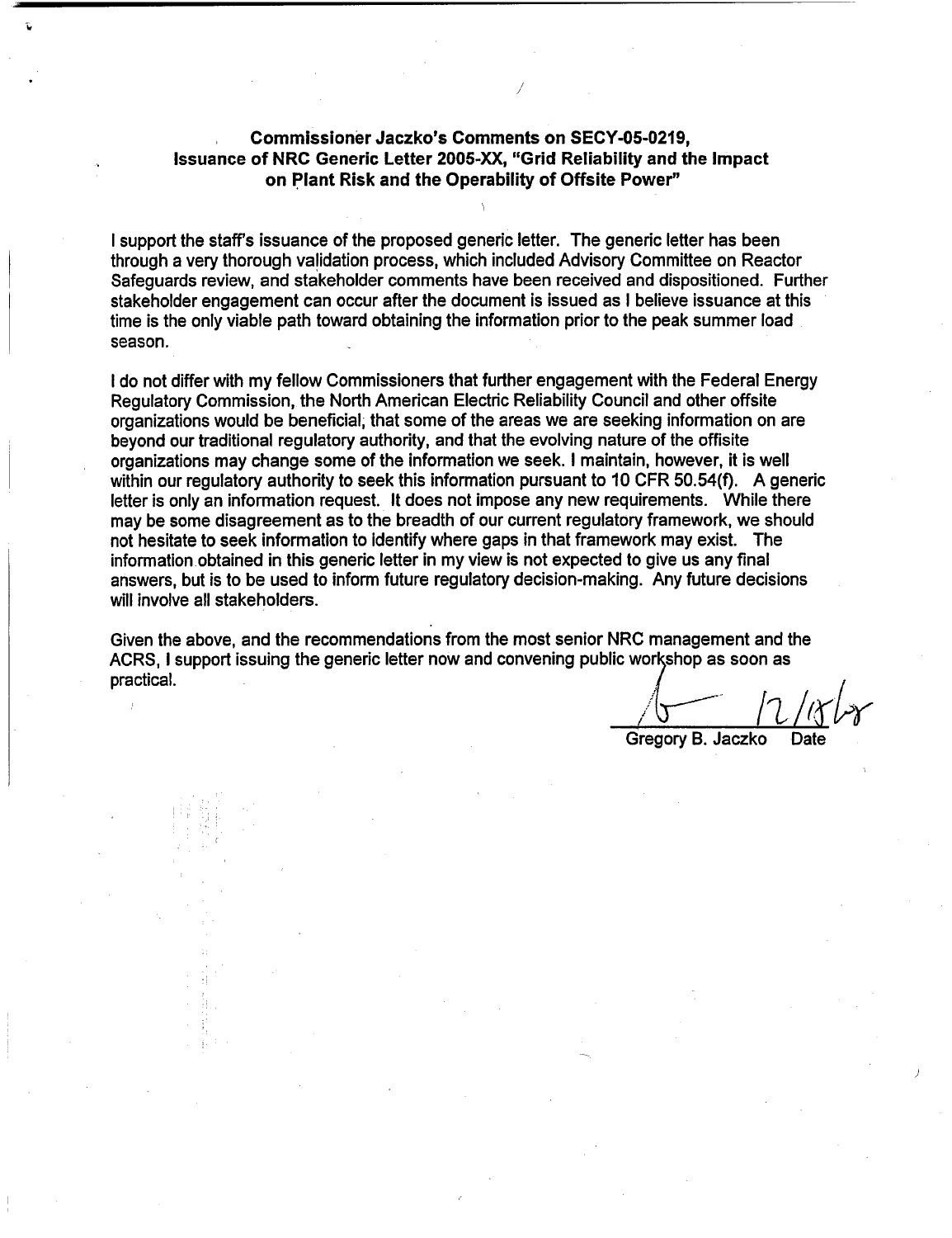# RESPONSE SHEET

TO: Annette Vietti-Cook, Secretary

FROM: COMMISSIONER LYONS

SUBJECT: SECY-05-0219 - ISSUANCE OF NUCLEAR REGULATORY COMMISSION GENERIC LETTER 2005-XX, "GRID RELIABILITY AND THE IMPACT ON PLANT RISK AND THE OPERABILITY OF OFFSITE POWER"

| Disapproved X<br>W <sub>comments</sub><br>Approved ______ | <b>Abstain</b> |
|-----------------------------------------------------------|----------------|
| Not Participating                                         |                |
| <b>COMMENTS:</b>                                          |                |
|                                                           |                |

Peter B. Lyons

**SIGNATURE** 

12/ **/** /05

**DATE**

Entered on "STARS" Yes  $1/$  No  $-$